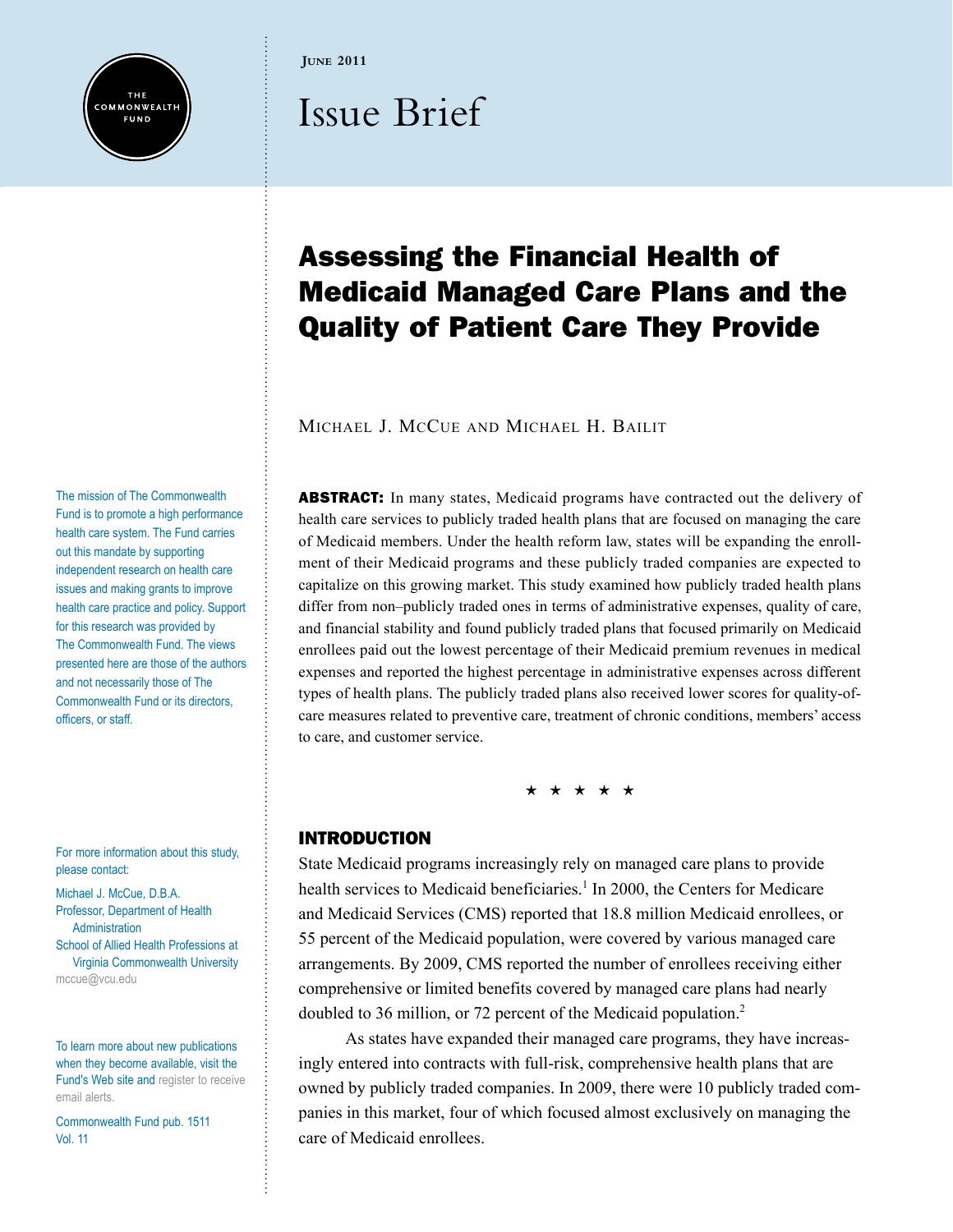When states have solicited bids from health plans to provide care to the Medicaid population, publicly traded companies have consistently succeeded in winning these new contracts. Nonetheless, some policymakers and state Medicaid directors have voiced concern about the long-term commitment of publicly traded plans to Medicaid programs and their willingness to balance the expense of providing high-quality care with stockholder pressure to increase enrollment and earnings.<sup>3</sup> This issue brief provides a national and state-level overview of those Medicaid managed care plans that provide *comprehensive* benefits and have at least 5,000 members each (representing a total of 23.8 million beneficiaries). The analysis examines these plans by organizational traits and assesses both financial health and quality of patient care provided.

# MEDICAID PLAN TRAITS

According to a CMS listing of Medicaid managed care plans, there are a total of 225 full-service Medicaid health plans with more than 5,000 members. For the purposes of this analysis, the health plans that participate in Medicaid managed care programs have been segmented by ownership status into three categories:<sup>4</sup>

- 1. Pure-play, publicly traded health plans whose primary line of business is managing care for Medicaid enrollees. Four pure-play plans— Amerigroup, Centene Corp., Molina Healthcare, and Wellcare Health Plans—operated 37 state health plans.<sup>5</sup>
- 2. Multiproduct, publicly traded health plans that are owned by publicly traded companies that serve the Medicaid, commercial, and/or Medicare markets.<sup>6</sup> Companies in this category—Aetna, Coventry Health Care, Humana, Health Net, UnitedHealth Group, and Wellpoint—operated 45 state health plans.7
- 3. Provider-sponsored plans, which include plans that are owned, affiliated, or governed by health care systems, community health centers and clinics, or

physician practices. Fifty-six health plans were sponsored by a provider. Some of these plans are owned by large public hospitals or academic health centers that serve as safety-net providers or comprehensive private health care systems.

We also analyzed the plans by for-profit and nonprofit status. The pure-play and multiproduct plans are for-profit plans, while the provider-sponsored plans are either for-profit or nonprofit entities. In all, there were 135 plans operating as for-profit companies. Sixty-one percent of these were owned by publicly traded companies and 39 percent were owned by a health care provider.

The health plans were also analyzed by their focus. Medicaid-focused plans are defined as plans whose Medicaid enrollees account for 75 percent of their total enrollment.<sup>8</sup> Plans whose Medicaid population comprised less than 75 percent of total enrollment are classified as non–Medicaid-focused plans. There were 134 plans (60%) with a Medicaid focus. Of the pure-play, publicly traded companies, 89 percent were Medicaid-focused. In the remaining 11 percent, Medicaid enrollment fell slightly below this threshold because of the plans' participation in the Medicare market.

The study finds that overall, as plans invested in other products for other markets (especially Medicare), the percentage of Medicaid-focused plans declined from 66 percent in the 2004 analysis to 60 percent in 2009.

In a prior analysis of 2004 CMS Medicaid health plan data, provider-sponsored plans accounted for 32 percent of the health plans while publicly traded plans represented 26 percent.<sup>9</sup> In comparison, this study finds that provider-sponsored plans declined to 25 percent of the health plans, while the percentage owned by publicly traded companies—both pure-play and multiproduct—increased to 36 percent. The parallel contraction of the provider-sponsored plans may stem from the sale of these plans to publicly traded companies.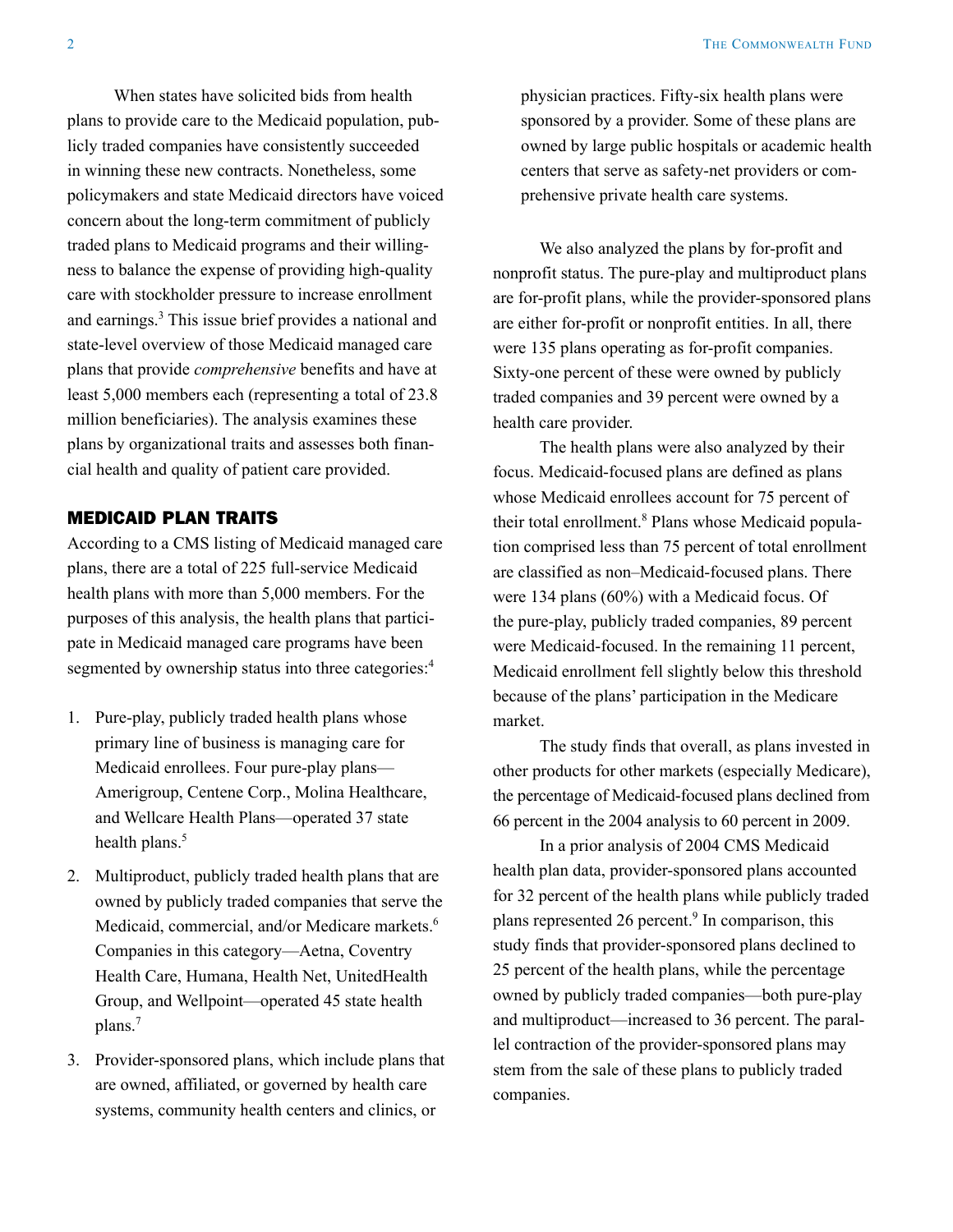# MEDICAID ENROLLMENT BY OWNERSHIP STATUS AND STATE

This study analyzed comprehensive health plans with at least 5,000 Medicaid enrollees, representing a total of 23.8 million Medicaid managed care enrollees. Exhibit 1 presents health plan membership by forprofit and nonprofit status, as well as by ownership status. Medicaid enrollment in for-profit plans exceeded enrollment in nonprofit plans (14 million vs. 9.8 million), while enrollment in multiproduct, publicly traded plans exceeded that of pure-play, publicly traded plans (5 million vs. 4.8 million). Provider-sponsored plans enrolled 4.8 million.

While the number of Medicaid members in publicly traded plans is still lower than the number in non–publicly traded plans, the total number in publicly traded plans has been increasing. From 2004 to 2009, the total Medicaid members enrolled in publicly traded plans rose from 5.6 million (32 percent of total Medicaid population) to 9.8 million members (41 percent of the total Medicaid members).

In terms of the state distribution of Medicaid enrollment, Florida, Georgia, Illinois, Texas, and Washington have more than 50 percent of their Medicaid enrollees managed by plans that are owned by pure-play, publicly traded companies. All the plans in Georgia are owned by pure-play companies. In general, publicly traded plans—both pure-play and multiproduct—have more than 50 percent of their Medicaid members enrolled in the following 14 states: Delaware, Florida, Georgia, Illinois, Indiana, Maryland, Missouri,

Nebraska, Nevada, Tennessee, Texas, Washington, West Virginia, and Wisconsin.

The multiproduct, publicly traded company UnitedHealth Group has the highest number of plans nationally with plans in 19 states, while Wellpoint has the second highest, with plans in seven states. In terms of pure-play, publicly traded plans, Amerigroup and Centene Corp. own plans in 11 and nine states, respectively.

# MEDICAID ENROLLMENT BY EXTENT OF MEDICAID FOCUS

As noted in Exhibit 2, Medicaid-focused health plans had a total of 16.4 million members and accounted for 69 percent of total Medicaid enrollment, while non–Medicaid-focused plans enrolled 7.4 million members and accounted for 31 percent of total enrollment. Nearly three-quarters (73%) of those enrolled in nonprofit plans belonged to Medicaid-focused plans. A smaller percentage of the total enrollment in for-profit plans (66%) was served by Medicaid-focused plans.<sup>10</sup>

# PERFORMANCE OF MEDICAID PLANS

We used financial filings for 170 health plans to compute standard financial performance measures for the health plans' Medicaid business.<sup>11,12</sup> The box on page 4 describes the three most commonly used financial performance ratios for analyzing health plans engaged in the Medicaid market.<sup>13</sup> We also assessed the financial stability of health plans across plan traits by using cash flow statements and balance sheets to determine

| <b>Plan Enrollment by Type</b> | <b>Total Enrollment</b> | <b>For-Profit</b> | <b>Nonprofit</b> |
|--------------------------------|-------------------------|-------------------|------------------|
| Total                          | 23.8 million            | 14 million        | 9.8 million      |
| By Ownership Status            |                         |                   |                  |
| Pure-play, publicly traded     | n/a                     | 4.8 million       | n/a              |
| Multiproduct, publicly traded  | n/a                     | 5.0 million       | n/a              |
| Non-publicly traded            | n/a                     | 4.2 million       | n/a              |
| <b>By Affiliation Status</b>   |                         |                   |                  |
| Provider-sponsored             | 4.8 million             | 1.6 million       | 3.2 million      |
| Non-provider-sponsored         | 19.0 million            | 12.4 million      | 6.6 million      |

#### **Exhibit 1. Medicaid Enrollment by Ownership and For-Profit Status**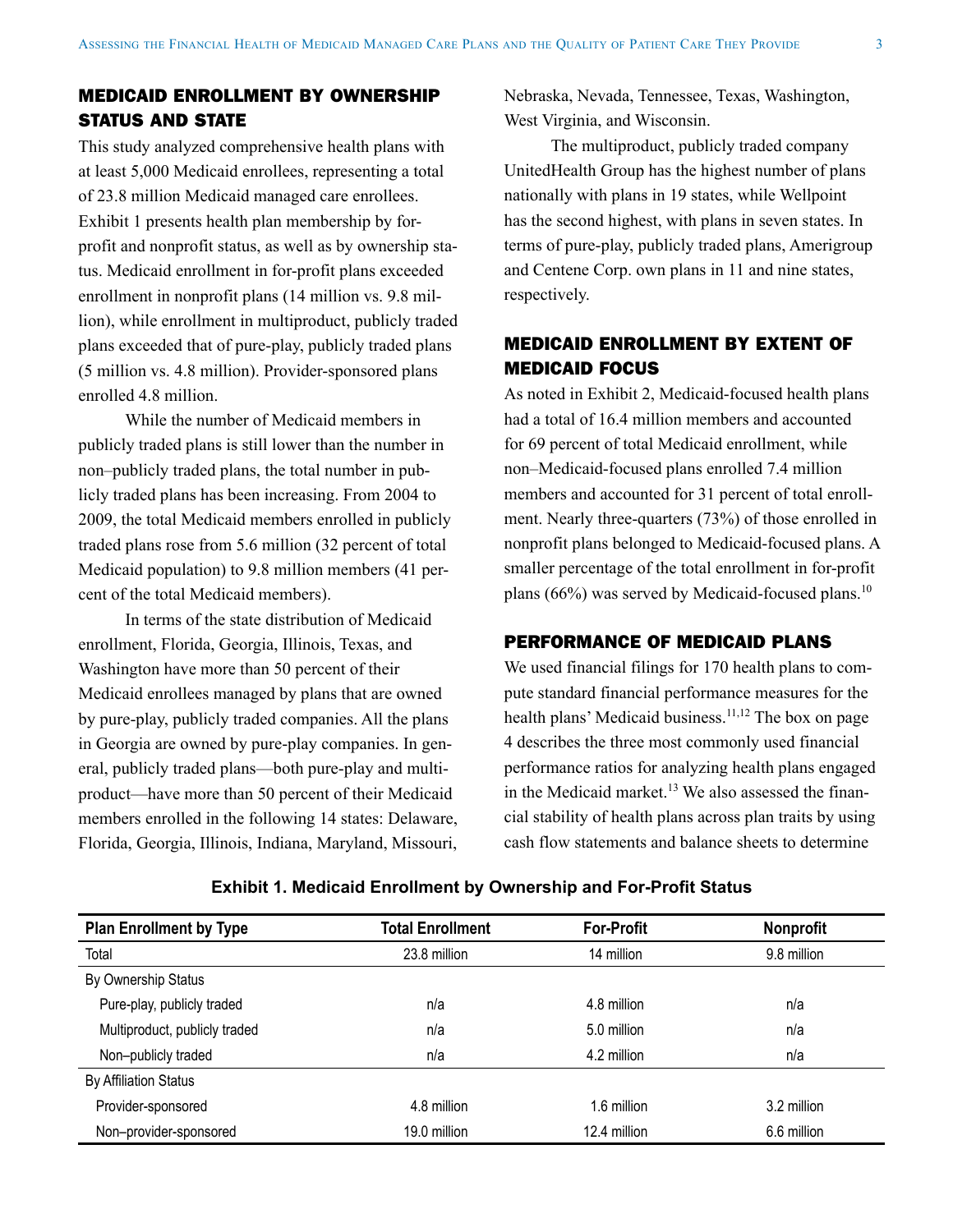<span id="page-3-0"></span>

| <b>Plan Enrollment by Type</b> | <b>Total Enrollment</b> | <b>For-Profit</b> | <b>Nonprofit</b> |
|--------------------------------|-------------------------|-------------------|------------------|
| Total                          | 23.8 million            | 14 million        | 9.8 million      |
| Medicaid-focused               | 16.4 million            | 9.2 million       | 7.2 million      |
| Non-Medicaid-focused           | 7.4 million             | 4.8 million       | 2.6 million      |

#### **Exhibit 2. Medicaid Enrollment by Plan Focus**

operating cash flow per member per month (operating cash flow PMPM) and the ratio of cash plus investments to unpaid claims.

A total of 116 Medicaid health plans reported data to the National Committee for Quality Assurance (NCQA) on two dimensions of health plan quality:

clinical quality and consumer experience. The box below describes these measures.<sup>14</sup> (For a description of the process used to collect the financial and qualityof-care data for these health plans, as well as the methodological approach employed to analyze the data, see [Data Collection and Methodology](#page-14-0).)

# ABOUT THE MEASURES USED IN THIS STUDY

# Medicaid Financial Performance Ratios

To measure the financial performance of the health plans' Medicaid business, we computed the following ratios from financial accounts: the medical loss ratio (MLR), which measures Medicaid medical expenses as a percentage of Medicaid premium revenues; the administrative cost ratio, which measures Medicaid administrative expenses and claims adjustment expenses as a percentage of Medicaid premium dollars; and the operating margin ratio, which measures the percentage of Medicaid pretax operating income earned from Medicaid premium revenues. Operating income measures the difference between Medicaid premium revenues, Medicaid-related medical and administrative costs, and claims adjustment expenses.

#### Quality of Care Performance Measures

Health Plan Employer Data and Information Set (HEDIS). The HEDIS clinical quality measures that were analyzed included:

The *Preventive Care* composite score, which was derived from five measures: 1) adolescent well-care visits; 2) childhood immunization status ("Combo 2"); 3) chlamydia screening in women (total); 4) well-child visits in the third, fourth, fifth, and sixth years of life; and 5) well-child visits in the first 15 months of life (six or more visits).

The *Treatment of Chronic Conditions* composite score was developed from eight measures related to cholesterol management for cardiovascular conditions, comprehensive diabetes care, and use of appropriate medications for people with asthma. These measures are as follows: 1) cholesterol management for patients with cardiovascular conditions—LDL-C screening; 2) diabetes care—blood pressure control (<130/80); 3) diabetes care—eye exams; 4) diabetes care—hemoglobin A1c test control (<8%), 5) diabetes care—LDL-C control, 6) diabetes care—medical attention for nephropathy; 7) use of appropriate medications for people with asthma (ages 12–50), and 8) use of appropriate medications for people with asthma (ages 5–11).

Consumer Assessment of Healthcare Providers and Systems (CAHPS). In order to assess performance in the area of consumer experience, the following three measures were analyzed:

*Overall Rating of Plan Getting Care Through the Plan (composite measure) Overall Customer Service (composite measure)*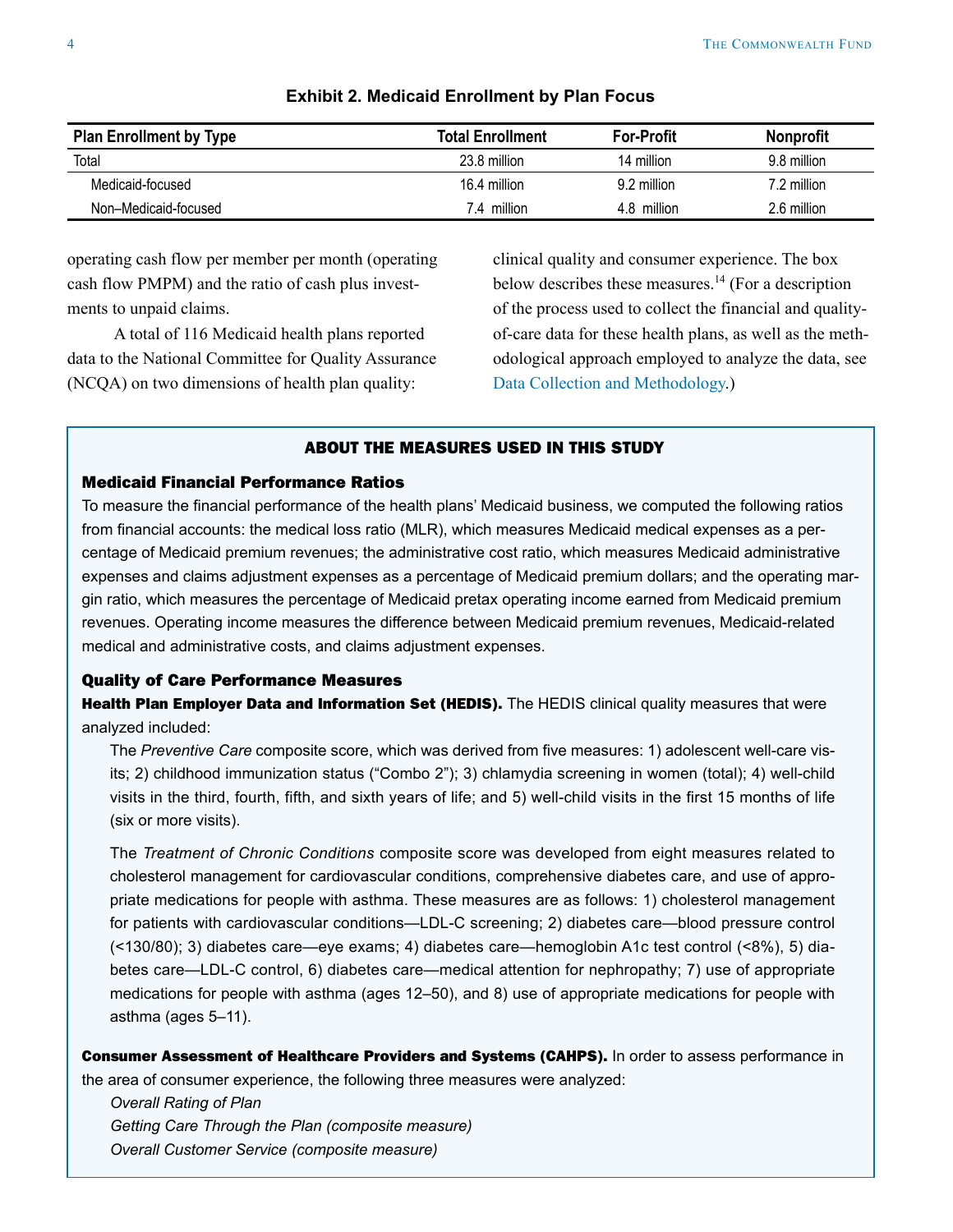# FINDINGS FOR PURE-PLAY, PUBLICLY TRADED PLANS

Exhibit 3 presents the financial performance and quality-of-care findings for pure-play, publicly traded plans as compared with non–publicly traded plans.15 Pure-play, publicly traded plans incurred a significantly lower medical loss ratio than non–publicly traded plans (84% vs. 90%). Conversely, pure-play, publicly traded plans incurred a significantly higher administrative cost ratio than non–publicly traded plans (14% vs. 10%). Higher administrative costs may have offset the lower medical loss ratio among pure-play plans and resulted in a less-than-1-percent operating profit margin. There were no significant differences with respect to the two financial stability measures.

Non–publicly traded plans performed significantly better than pure-play plans with respect to the HEDIS preventive care composite rate. Non–publicly traded plans also had a statistically significantly higher chronic illness care composite rate. This non–publicly

traded plan rate was 13 percentage points higher than that of pure-play plans  $(63\% \text{ vs. } 50\%).$ 

With respect to patient experience, non–publicly traded plans generated significantly higher rates than pure-play plans for overall rating of the plan, access to care (the "Getting Care" composite), and customer service.

# FINDINGS FOR MULTIPRODUCT, PUBLICLY TRADED PLANS

Exhibit 4 compares the financial performance and quality-of-care findings of multiproduct, publicly traded plans with those of non–publicly traded plans. Multiproduct, publicly traded plans did not differ significantly for medical loss and operating margin ratios relative to non–publicly traded plans. However, multiproduct, publicly traded plans did report a significantly higher administrative cost ratio than non–publicly traded plans (12% vs. 10%). There were no significant differences with respect to the two financial stability measures.

| <b>Performance and Measures</b>           | <b>Pure-Play, Publicly Traded</b> | <b>Non-Publicly Traded</b> |
|-------------------------------------------|-----------------------------------|----------------------------|
| <b>Financial Performance Measures</b>     | $n=35$                            | $n=95$                     |
| Medical loss ratio                        | 84%*                              | 90%                        |
| Administrative cost ratio                 | $14\%**$                          | 10%                        |
| Operating margin                          | 0.73%                             | 0.96%                      |
| Operating Cash Flow PMPM                  | \$4.55                            | \$4.11                     |
| (Cash + Investments)/Unpaid Claims        | 1.17                              | 1.02                       |
| <b>Clinical Quality Measures</b>          |                                   |                            |
| Preventive care composite                 | 59%**                             | 70%                        |
| $n=$                                      | 12                                | 49                         |
| Chronic illness care composite            | 50%*                              | 63%                        |
| $n=$                                      | 10                                | 46                         |
| <b>Consumer Experience CAHPS Measures</b> |                                   |                            |
| Overall rating of plan                    | 66%**                             | 73%                        |
| $n=$                                      | 14                                | 89                         |
| Getting care composite                    | 75%*                              | 79%                        |
| $n=$                                      | 13                                | 64                         |
| Customer service composite                | 80%*                              | 83%                        |
| $n=$                                      | 10                                | 31                         |

**Exhibit 3. Assessment of Pure-Play, Publicly Traded Health Plans in Comparison with Non–Publicly Traded Plans, by Financial Performance and Quality-of-Care Measures**

Notes: Ratio values are rounded. PMPM refers to per member per month.

\* Significant at .05 level.

\*\* Significant at .01 level.

Source: National Association of Insurance Commissioners data from 2009, Arizona and California state data from 2009, and National Committee for Quality Assurance data from 2010.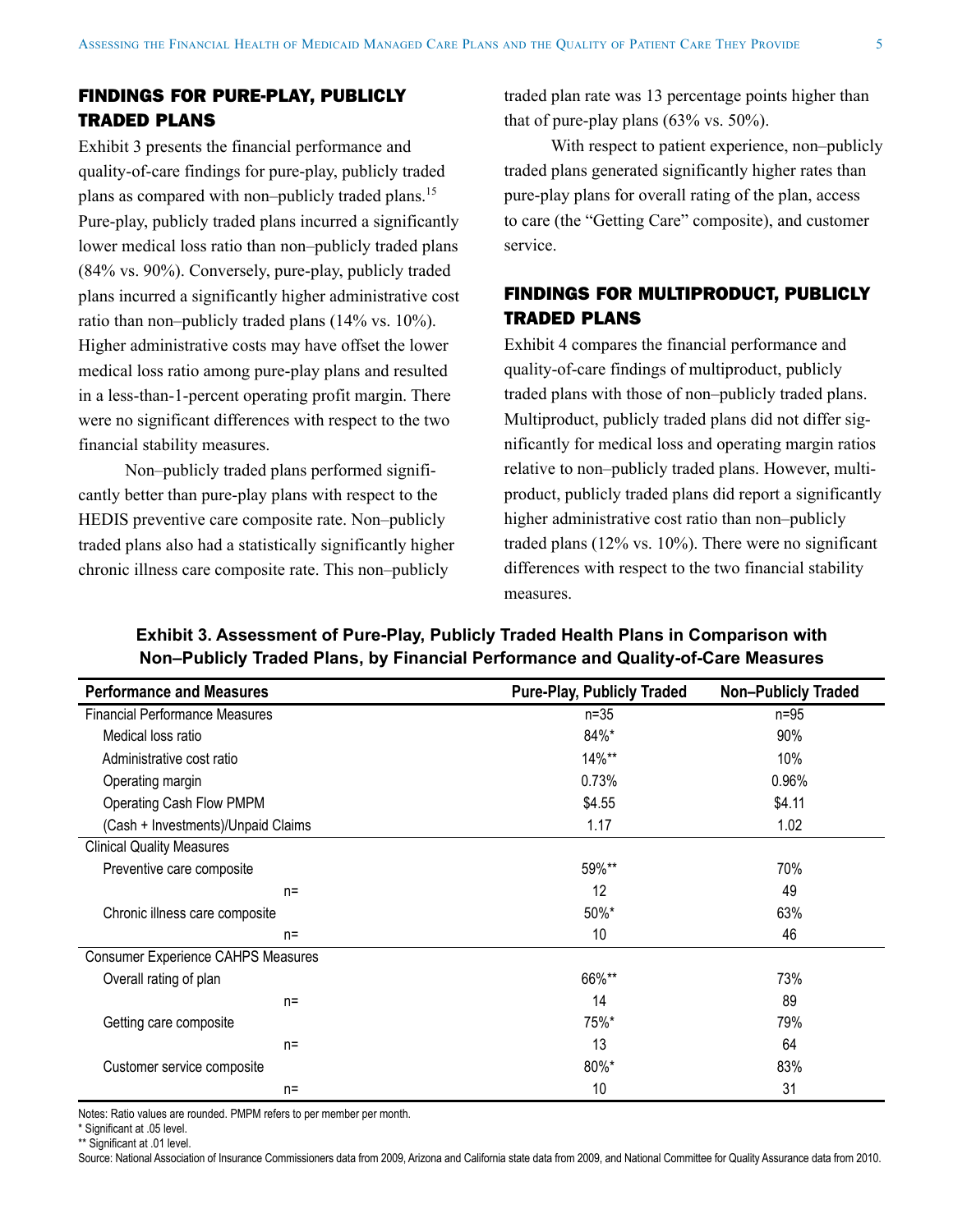#### **Performance and Measures Multiproduct, Publicly Traded Non–Publicly Traded** Financial Performance Measures n=40 n=95 Medical loss ratio 88% 90% Administrative cost ratio 12% and the cost ratio 12% and the cost ratio 12% and the cost ratio 10% and the cost ratio Operating margin 0.96% 0.96% 0.96% 0.96% 0.96% 0.96% 0.96% 0.96% 0.96% 0.96% 0.96% 0.96% 0.96% 0.96% 0.96% 0.96% 0.96% 0.96% 0.96% 0.96% 0.96% 0.96% 0.96% 0.96% 0.96% 0.96% 0.96% 0.96% 0.96% 0.96% 0.96% 0.96% 0.96% 0.96% 0 Operating Cash Flow PMPM  $$4.11$  (Cash + Investments)/Unpaid Claims .65 1.02 Clinical Quality Measures Preventive care composite  $70\%$  $n=$  18  $49$ Chronic illness care composite 63% and the state of the state of the state of the state 63% control of the state of the state  $63\%$ n= 12 12 46 Consumer Experience CAHPS Measures Overall rating of plan 72% 73%  $n=$  64 Getting care composite  $76\%$  79% 79%  $n=$  64 Customer service composite 81% 83% 83% n= 31

# **Exhibit 4. Assessment of Multiproduct, Publicly Traded Plans in Comparison with Non–Publicly Traded Plans, by Financial Performance and Quality-of-Care Measures**

Notes: Ratio values are rounded. PMPM refers to per member per month.

\* Significant at .05 level.

\*\* Significant at .01 level.

Source: National Association of Insurance Commissioners data from 2009, Arizona and California state data from 2009, and National Committee for Quality Assurance data from 2010.

With respect to quality, non–publicly traded plans performed significantly better than multiproduct, publicly traded plans in the delivery of both preventive care (70% vs. 62%) and chronic illness care (63% vs. 52%). However, for all three consumer experience measures (Consumer Assessment of Healthcare Providers and Systems, or CAHPS), multiproduct, publicly traded plans did not differ significantly from non–publicly traded plans.

# FINDINGS FOR PROVIDER-SPONSORED PLANS

Exhibit 5 compares the financial performance and quality-of-care findings for provider-sponsored plans with those of non–provider-sponsored plans. Providersponsored plans incurred almost the same medical loss ratio and profit margin (less than 1%) as non–providersponsored plans. However, provider-sponsored plans did report a significantly lower median administrative cost ratio than non–provider-sponsored plans (8% vs. 12%). Although statistically insignificant, operating

cash flow per member per month earned by providersponsored plans was more than two dollars less than that of non–provider-sponsored plans.

Provider-sponsored plans generated a significantly higher rate on measures of chronic illness care  $(64\% \text{ vs. } 56\%)$  and preventive care  $(71\% \text{ vs. } 63\%).$ For the three consumer experience measures, providersponsored plans had only a marginally higher rate for customer service (82% vs. 81%). The differences for the access to care and overall plan rating measures were not statistically significant.

# FINDINGS FOR MEDICAID-FOCUSED PLANS

Exhibit 6 compares the financial performance and quality-of-care findings of Medicaid-focused plans with those of non–Medicaid-focused plans. Medicaidfocused plans reported a significantly lower median medical loss ratio than non–Medicaid-focused plans: it was lower by almost four percentage points (87% vs. 91%). On the other hand, Medicaid-focused plans incurred a significantly higher median administrative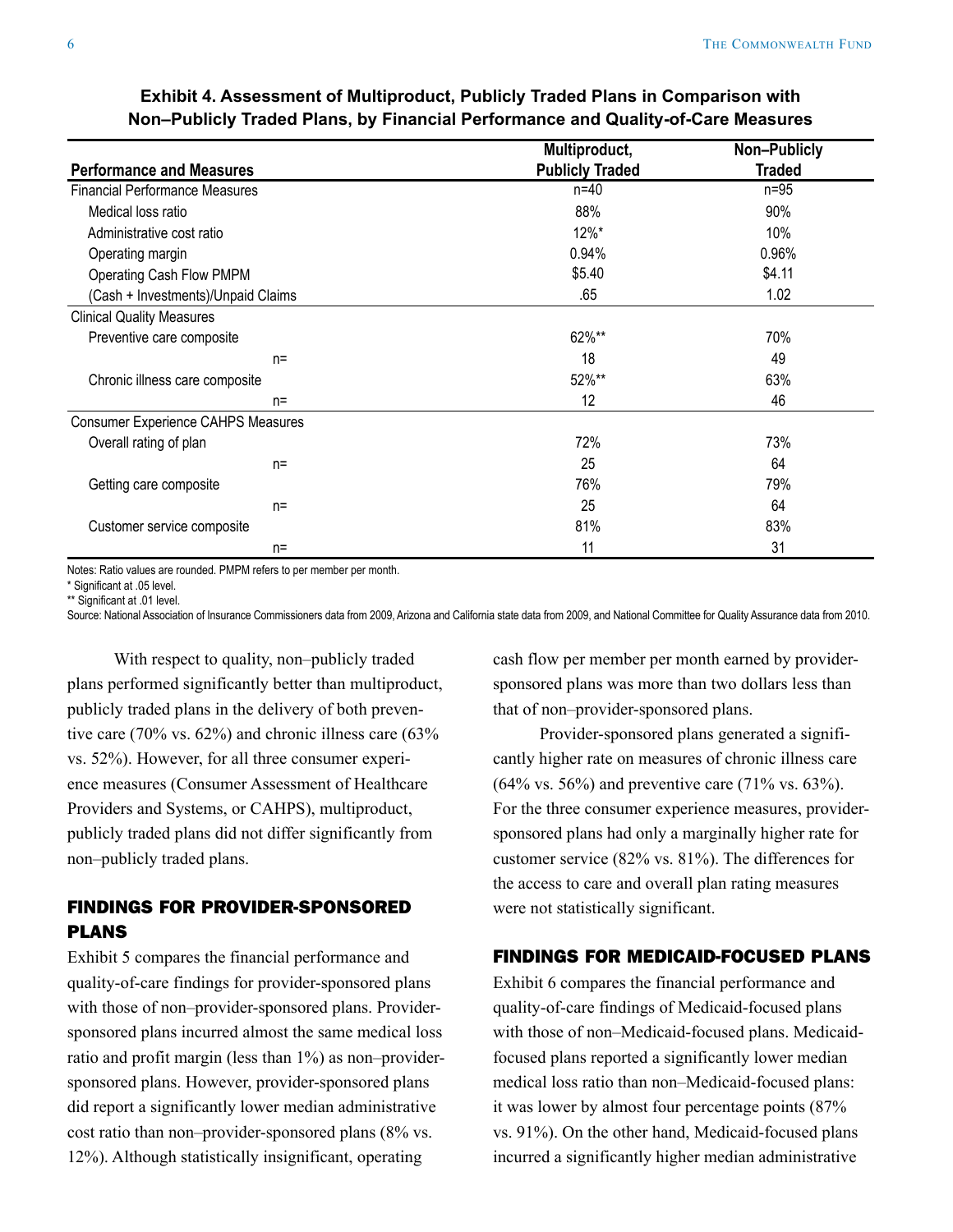| <b>Performance and Measures</b>       | <b>Provider-Sponsored</b> | Non-Provider-Sponsored |
|---------------------------------------|---------------------------|------------------------|
| <b>Financial Performance Measures</b> | $n = 42$                  | $n = 128$              |
|                                       |                           |                        |
| Medical loss ratio                    | 89%                       | 88%                    |
| Administrative cost                   | $8\%$ *                   | 12%                    |
| Operating margin                      | 0.96%                     | 0.86%                  |
| Operating Cash Flow PMPM              | \$3.04                    | \$5.26                 |
| (Cash + Investments)/Unpaid Claims    | .96                       | 1.02                   |
| <b>Clinical Quality Measures</b>      |                           |                        |
| Preventive care composite             | 71%*                      | 63%                    |
| $n=$                                  | 24                        | 55                     |
| Chronic illness care composite        | 64%*                      | 56%                    |
| $n=$                                  | 20                        | 48                     |
| Consumer Experience CAHPS Measures    |                           |                        |
| Overall rating of plan                | 77%                       | 71%                    |
| $n=$                                  | 23                        | 80                     |
| Getting care composite                | 79%                       | 77%                    |
| $n =$                                 | 23                        | 79                     |
| Customer service composite            | 82%*                      | 81%                    |
| $n=$                                  | 10                        | 42                     |

# **Exhibit 5. Assessment of Provider-Sponsored Status, by Financial Performance and Quality-of-Care Measures**

Notes: Ratio values are rounded. PMPM refers to per member per month.

\* Significant at .05 level.

\*\* Significant at .01 level.

Source: National Association of Insurance Commissioners data from 2009, Arizona and California state data from 2009, and National Committee for Quality Assurance data from 2010.

cost ratio than non–Medicaid-focused plans (12% vs. 10%). The median operating margin ratio for Medicaid-focused plans was more than two-anda-half percentage points higher than that of the non–Medicaid-focused plans (0.55% vs. –2.06%). Furthermore, non–Medicaid-focused plans operated at a financial loss of two percent. Medicaid-focused plans' cash and short-term investments exceeded their unpaid claims by 20 percent while non–Medicaidfocused plans had cash and investments that would pay off only 79 percent of their unpaid claims. Descriptively, Medicaid-focused health plans generated the highest cash flow per member per month (\$5.46).

Medicaid-focused plans and non–Medicaidfocused plans did not differ with respect to HEDIS measures of preventive care and chronic illness care. Measurement of consumer experience revealed a significant difference only for overall plan rating, with non–Medicaid-focused plans performing better than Medicaid-focused plans (73% vs. 70%).

# FINDINGS FOR FOR-PROFIT AND NONPROFIT PLANS

Exhibit 7 compares the financial performance and quality-of-care findings of for-profit plans with nonprofit plans. For-profit plans significantly differed from nonprofit plans in financial performance only in the median administrative cost ratio. Nonprofit plans incurred a significantly lower administrative cost ratio than for-profit health plans did (10% vs. 12%). Both nonprofit and for-profit plans earned an operating profit margin of less than 1 percent (0.97% vs. 0.72%). Descriptively, for-profit plans' operating cash flow per member per month was more than three dollars higher than that of nonprofit plans.

Nonprofit plans differed significantly from forprofit plans with respect to the preventive care composite measure. The nonprofit plans achieved a significantly higher preventive care composite score than the for-profit plans (71% vs. 63%). For the three consumer experience measures, for-profit and nonprofit ownership status did not differ significantly.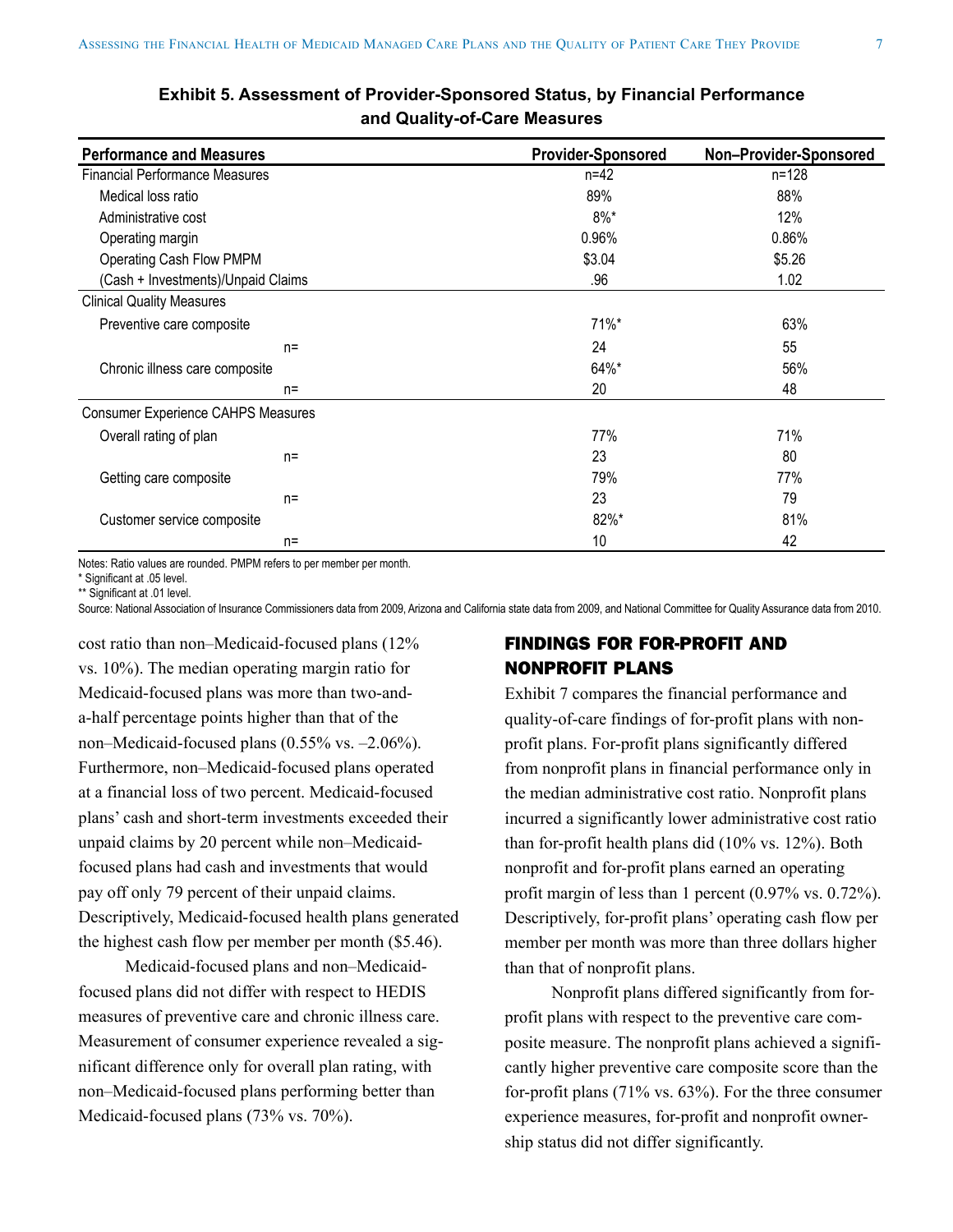|                                           |                         | Non-Medicaid-  |
|-------------------------------------------|-------------------------|----------------|
| <b>Performance and Measures</b>           | <b>Medicaid-Focused</b> | <b>Focused</b> |
| <b>Financial Performance Measures</b>     | $n=94$                  | $n = 76$       |
| Medical loss ratio                        | 87%**                   | 91%            |
| Administrative cost ratio                 | $12\%$ *                | 10%            |
| Operating margin                          | $0.55\%$ *              | $-2.06%$       |
| <b>Operating Cash Flow PMPM</b>           | \$5.46                  | \$4.39         |
| (Cash + Investments)/Unpaid Claims        | $1.20*$                 | .79            |
| <b>Clinical Quality Measures</b>          |                         |                |
| Preventive care composite                 | 64%                     | 66%            |
| $n=$                                      | 44                      | 35             |
| Chronic illness care composite            | 58%                     | 59%            |
| $n=$                                      | 43                      | 25             |
| <b>Consumer Experience CAHPS Measures</b> |                         |                |
| Overall rating of plan                    | 70%*                    | 73%            |
| $n=$                                      | 62                      | 41             |
| Getting care composite                    | 78%                     | 78%            |
| $n=$                                      | 61                      | 41             |
| Customer service composite                | 81%                     | 84%            |
| $n=$                                      | 36                      | 16             |

# **Exhibit 6. Assessment of Medicaid-Focused Health Plans by Financial Performance and Quality-of-Care Measures**

Notes: Ratio values are rounded. PMPM refers to per member per month.

\* Significant at .05 level.

\*\* Significant at .01 level.

Source: National Association of Insurance Commissioners data from 2009, Arizona and California state data from 2009, and National Committee for Quality Assurance data from 2010.

# **Exhibit 7. Assessment of For-Profit and Nonprofit Health Plans by Financial Performance and Quality-of-Care Measures**

| <b>Performance and Measures</b>           | <b>For-Profit</b> | <b>Nonprofit</b> |
|-------------------------------------------|-------------------|------------------|
| <b>Financial Performance Measures</b>     | $n = 112$         | $n = 58$         |
| Medical loss ratio                        | 87%               | 90%              |
| Administrative cost                       | 12%*              | 10%              |
| Operating margin                          | 0.72%             | 0.97%            |
| Operating Cash Flow PMPM                  | \$5.28            | \$2.07           |
| (Cash + Investments)/Unpaid Claims        | 1.06              | .91              |
| <b>Clinical Quality Measures</b>          |                   |                  |
| Preventive care composite                 | 63%*              | 71%              |
| $n =$                                     | 51                | 28               |
| Chronic illness care composite            | 56%               | 60%              |
| $n =$                                     | 43                | 25               |
| <b>Consumer Experience CAHPS Measures</b> |                   |                  |
| Overall rating of plan                    | 71%               | 73%              |
| $n =$                                     | 67                | 36               |
| Getting care composite                    | 77%               | 79%              |
| $n=$                                      | 66                | 36               |
| Customer service composite                | 81%               | 83%              |
| $n =$                                     | 34                | 18               |

Notes: Ratio values are rounded. PMPM refers to per member per month.

\* Significant at .05 level.

\*\* Significant at .01 level.

Source: National Association of Insurance Commissioners data from 2009, Arizona and California state data from 2009, and National Committee for Quality Assurance data from 2010.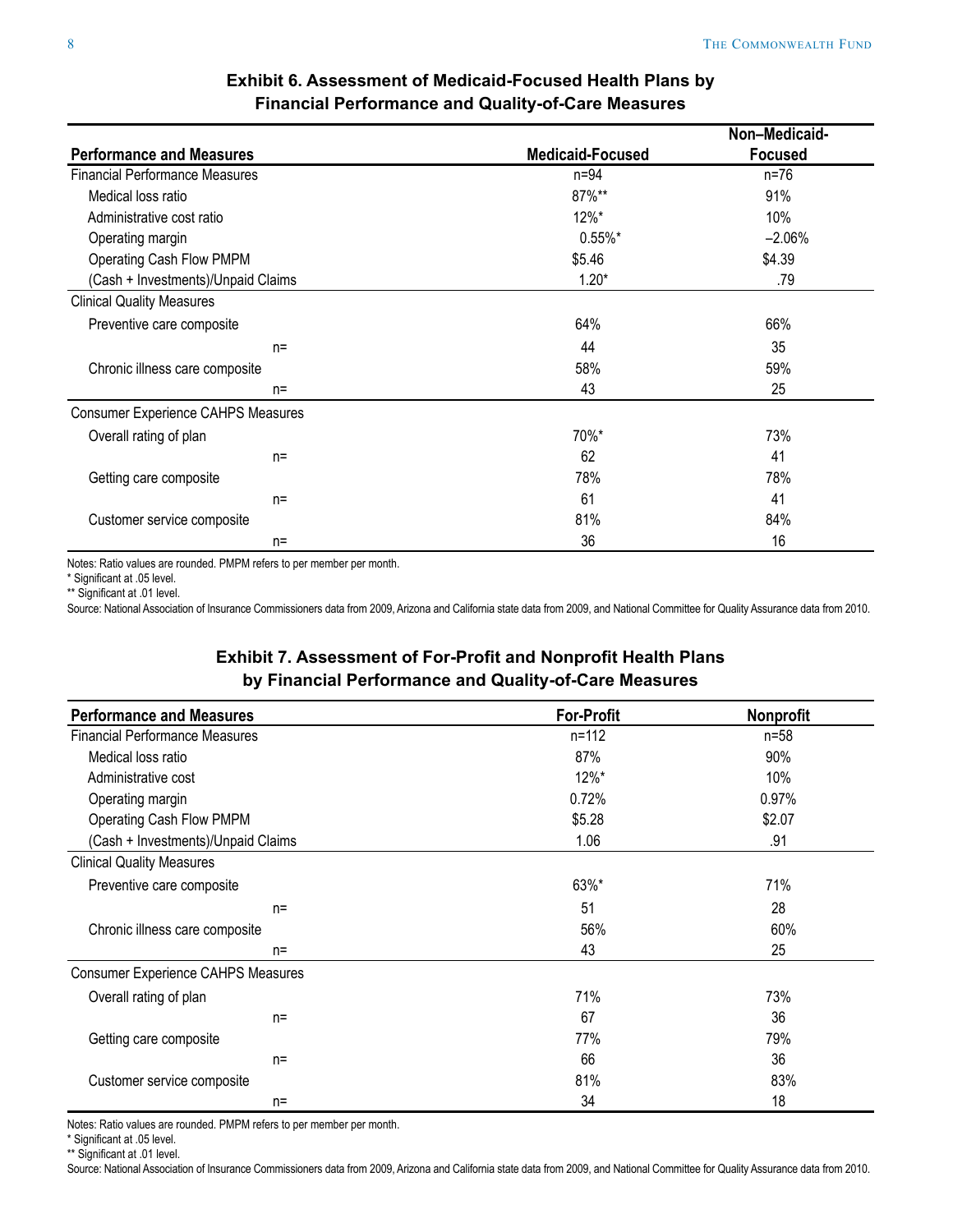# **DISCUSSION**

#### Enrollment Trends

Since 2004, the health plans of publicly traded companies have played an increasingly significant role in managing Medicaid enrollees while the role of plans sponsored by health care providers has diminished. This may be because publicly traded companies are acquiring provider-sponsored plans in need of capital to support their business. As an example, in 2006, a health plan owned by a major university health system was sold because it reportedly lacked the capital to invest in technology and wanted to reallocate its capital into patient care and research.<sup>16</sup> In 2007, a large Catholic health care system sold its health plan to Molina Healthcare, a pure-play, publicly traded company, for \$47.5 million in cash.<sup>17</sup>

More than half (60%) of the health plans serving the Medicaid population remain focused exclusively on it. This is only a slight decline from the 2004 analysis when 66 percent of all Medicaid plans were Medicaid-focused plans. Over this study period, the drop in Medicaid-focused plans may stem not from their withdrawal from the marketplace, but rather from their expansion into the Medicare and commercial markets.18

This analysis of 2009 CMS and National Association of Insurance Commissioners (NAIC) data on plans with at least 5,000 Medicaid enrollees revealed total Medicaid managed care enrollment of 23.8 million members. Health plans focused on delivering care to only Medicaid members represent 69 percent of this enrollment, while pure-play and multiproduct, publicly traded companies account for 27 percent and 15 percent, respectively, of the Medicaid-focused enrollment.

Under health care reform, the Medicaid market is expected to increase by 16 million members by 2019.19 Medicaid enrollment growth of more than 650,000 members is expected to occur in markets such as California, Georgia, Florida, New York, and Texas, which have a large presence of publicly traded plans, both pure-play and multiproduct.<sup>20</sup> Given recent patterns in state contract awards to managed care plans,

it is reasonable to anticipate that plans operated by publicly traded companies will enroll the majority of the expanded Medicaid population. With the onset of health exchanges in 2014, states may also require Medicaid health plans to offer commercial insurance for individuals who require subsidies, which may allow them to retain current members who no longer qualify for Medicaid. $21$ 

# Medical vs. Administrative Costs

Financially, pure-play, publicly traded plans incurred lower medical costs in managing and delivering medical care to Medicaid beneficiaries compared with non– publicly traded plans. The reduced medical costs may be a function of more cost-effective care, the enrollment of healthier beneficiaries, restricted access to costly medical providers, and/or lower negotiated rates with contracted providers.<sup>22</sup> Medicaid-focused plans, which include pure-play, publicly traded plans, also appear to have achieved a lower medical cost ratio than plans with a non-Medicaid focus, perhaps for one or more of the same reasons.

Both pure-play and multiproduct, publicly traded plans and Medicaid-focused plans incurred higher administrative costs than plans that are neither publicly traded nor Medicaid-focused. One possible explanation is that the plans may have invested in administrative costs to control their medical expenses. Higher administrative costs may arise from spending more for skilled supervisors and employees who know how to address the distinct health care needs of the Medicaid population.

Investment in information technology may also account for the higher administrative costs among plans with larger memberships, especially those owned by publicly traded companies. Larger membership plans possess greater financial resources, which allow them to invest in technology to manage these programs.<sup>23</sup> Technology supports the case management programs and information systems that prevent unnecessary emergency department utilization and hospital readmissions and improve patient safety and outcomes. Because technology costs are expensed rather than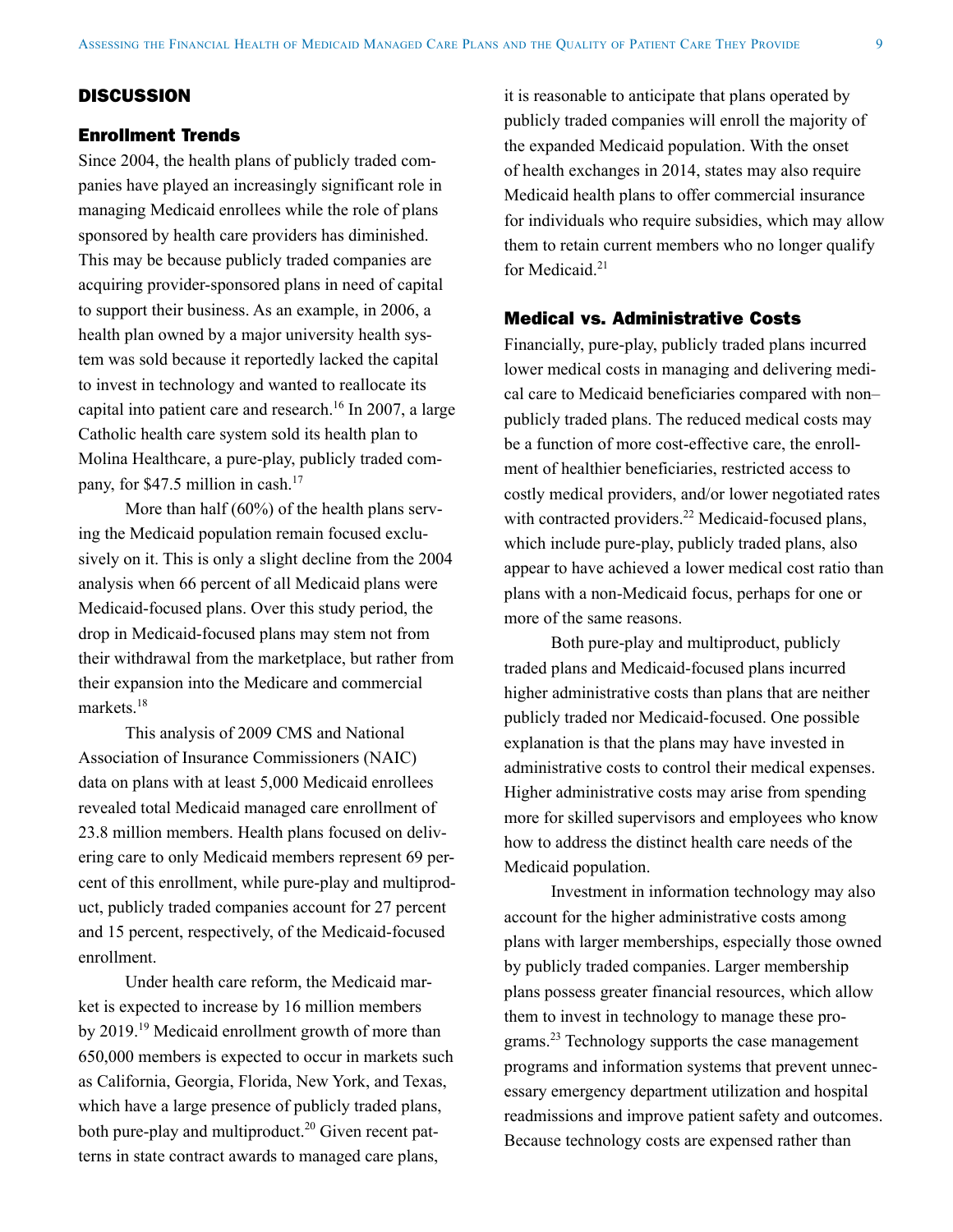capitalized, one analyst claims that larger plans incur higher administrative costs. $24$  Conversely, smaller plans with limited capital to place at risk are more likely to delay the purchase of technology until it is found to be cost-effective, thus reducing their administrative expenses.

Provider-sponsored health plans had the lowest administrative cost ratio overall. The plans may be incurring lower administrative costs because they can share marketing, medical management, and customer service costs with the affiliated health care provider.<sup>25</sup> Affiliation with a health care provider may also allow these plans to economize on administrative functions related to financial reporting and information systems. At the same time, provider-sponsored plans may not always be investing as aggressively in administrative infrastructure as non–provider-sponsored plans.

Finally, from the perspective of financial stability, the health plans appear to be financially stable with positive cash flow and adequate cash reserves.

#### Clinical Quality and Relation to Cost

Publicly traded plans, both pure-play and multiproduct, performed significantly worse than non–publicly traded plans on clinical quality composite measures of preventive care and chronic illness care. In addition, pure-play, publicly traded plans performed worse than non–publicly traded plans on measures of consumer experience. The observed differences in quality were less marked in the other comparisons. Providersponsored plans had significantly higher rates than non–provider-sponsored plans for clinical quality measures, and appear to have the highest rates for clinical quality (but not for consumer experience) of any of the studied plan traits.

Both Medicaid-focused and non–Medicaidfocused plans and for-profit and nonprofit plans generally performed no differently than one another, with two exceptions: 1) Members of non–Medicaid-focused plans rated their plan more highly than did members of Medicaid-focused plans; and 2) nonprofit plans performed better than for-profit plans on the composite measure of preventive care.

It is worth noting that plans with higher administrative costs and lower medical costs appear to have lower performance on measures of clinical quality and patient experience.

The Affordable Care Act created greater standardization in the definition of medical and administrative loss ratios. Because it also expands Medicaid coverage and increases the stability of enrollment, administrative costs may decline as a result of less "churning" of enrollees. In addition, plans will be able to report quality-of-care measures for a higher percentage of their members since more members will meet the continuous enrollment parameters that apply to most quality measures.

Future research may help define the composition of the administrative costs as well as their allocation between the health plans and their parent companies. More research is also necessary to evaluate costs, quality-of-care measures, and plan traits as they relate to market factors (e.g., regional variation, size of Medicaid population, number of health plans) and state policy factors (e.g., mandatory enrollment, payment rate).

#### Study Limitations

Overall, this analysis has several limitations. First, the number of observations within selected traits was small, especially for quality-of-care measures, which limits the statistical power of the study.

Second, publicly traded plans were underrepresented among the health plans reporting quality measures to NCQA relative to their prevalence. However, new federal reporting requirements may result in the increased availability of plan performance data beyond that which is currently reported to NCQA.

Third, the descriptive statistical approach of the median tests assesses the financial and quality-of-care measures in isolation of the plan trait and does not control for market and policy factors that may influence the variation of these measures.

Fourth, health plans in Arizona and California do not follow NAIC statutory financial reporting guidelines, but instead follow Statement of Financial Accounting Standards. Health plans following statutory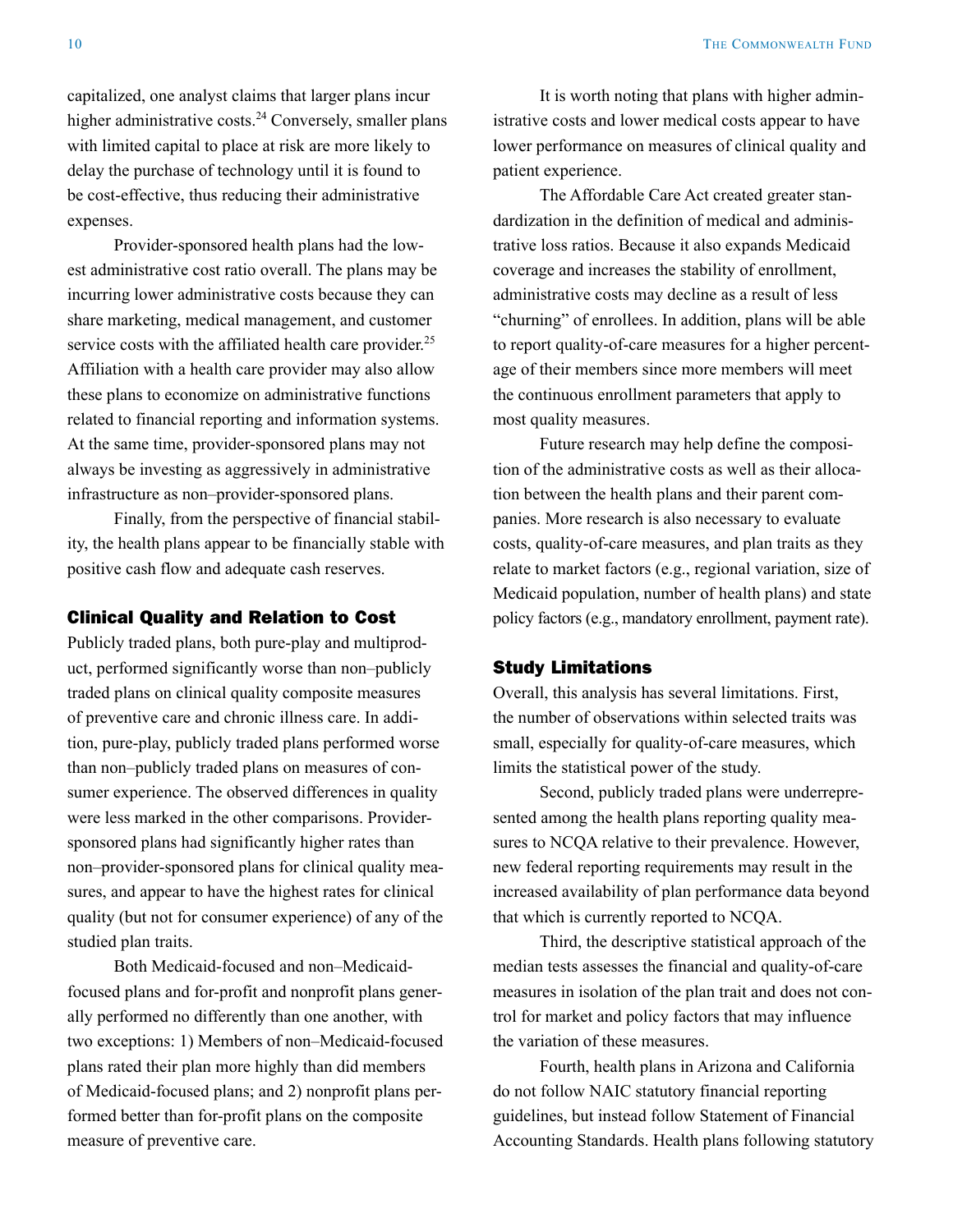accounting principles prepare financial statements so investors can measure the plan's overall solvency and its ability to liquidate and pay claims at a given time. Conversely, under the generally accepted accounting principles, the entity is viewed as an ongoing concern with the financial statements prepared to measure the entity's earnings for the accounting period by matching revenues with expenses. The reporting of administrative costs may have been affected by these different accounting standards as well as the allocation of these costs by plans owned by parent companies.<sup>26</sup>

Finally, regional variation may also influence the outcome of the financial and quality-of-care measures. For example, the publicly traded plans that reported the quality measures assessed in this analysis had their largest geographic concentration in the South Atlantic states. Health care indicators in southern states tend to fall below those of the nation on average. $27$ Regional variation in health care quality could therefore influence the findings on comparative quality.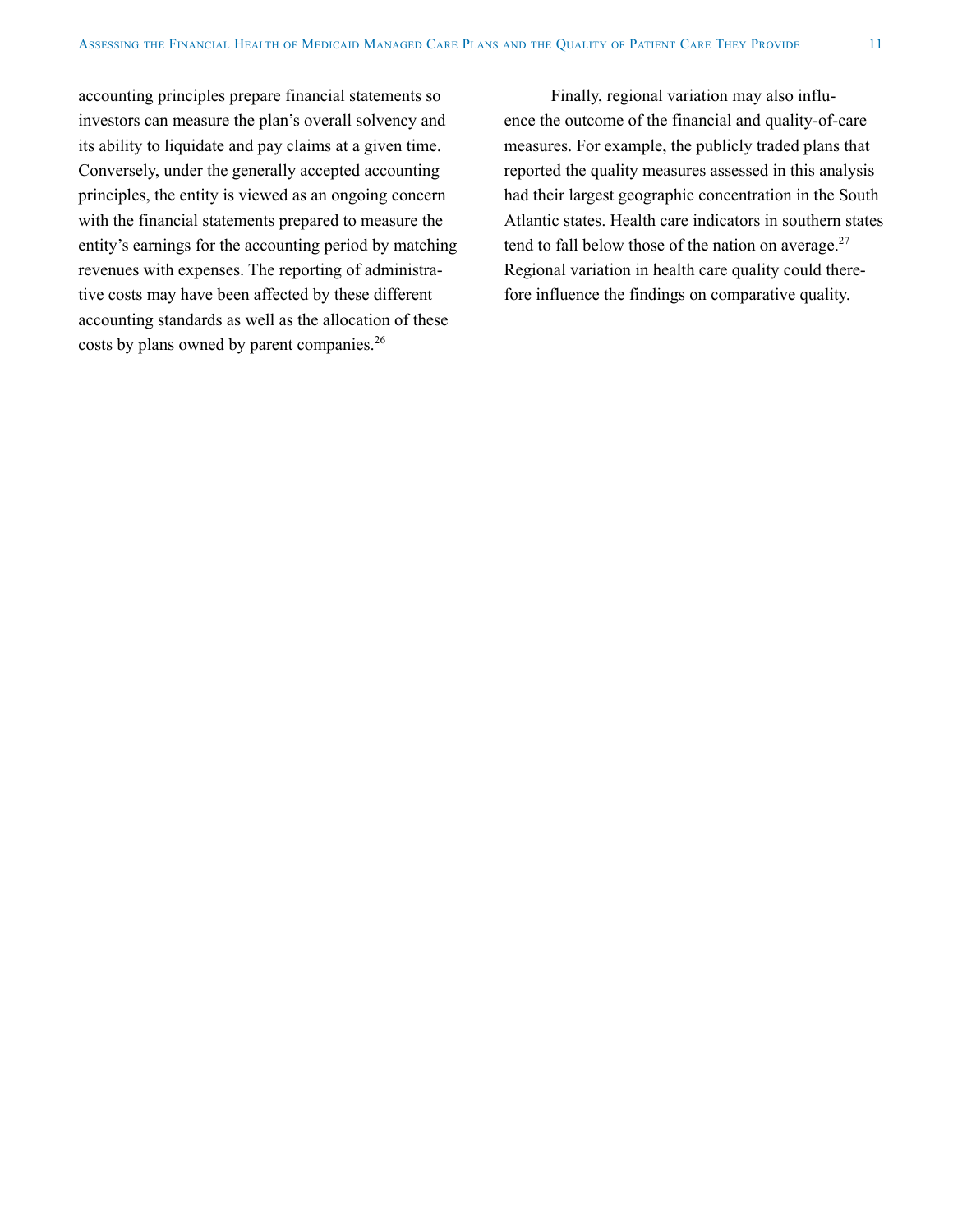#### **NOTES**

- <sup>1</sup> For this report, the term "Medicaid" may include the Children's Health Insurance Program (CHIP) since many states purchase managed care services for Medicaid and CHIP together.
- <sup>2</sup> Medicaid enrollment data were collected from the 2009 CMS Medicaid Managed Care Enrollment Report and the annual financial reports of publicly traded companies (Form 10-K), which are submitted to the U.S. Securities and Exchange Commission (SEC), [https://](https://www.cms.gov/MedicaidDataSourcesGenInfo/downloads/09June30f.pdf) [www.cms.gov/MedicaidDataSourcesGenInfo/](https://www.cms.gov/MedicaidDataSourcesGenInfo/downloads/09June30f.pdf) [downloads/09June30f.pdf](https://www.cms.gov/MedicaidDataSourcesGenInfo/downloads/09June30f.pdf).

Financial reporting for Arizona and California health plans complies with generally accepted accounting principles for either the Governmental Accounting Standards Board for government plans or the Financial Accounting Standards Board for private health plans. Arizona financial data were collected from the Arizona Health Care Cost Containment System, and California financial data were collected from the California Department of Managed Health Care.

# $3$  R. Hurley, M. J. McCue, M. B. Dyer et al., *[Understanding the Influence of Publicly Traded](http://www.chcs.org/publications3960/publications_show.htm?doc_id=421923)  [Health Plans on Medicaid Managed Care](http://www.chcs.org/publications3960/publications_show.htm?doc_id=421923)*

(Washington, D.C.: Center for Health Care Strategies Inc., Nov. 2006). The report found that these pure-play, publicly traded plans focused primarily on Medicaid. Since 2006, Molina Healthcare and Centene Corp. have expanded into Medicare Advantage Special Needs Programs while Amerigroup has expanded into Medicare Advantage.

<sup>4</sup> For a detailed description of the data collection process, see [Data Collection and Methodology.](#page-14-0) The study selected plans with more than 5,000 enrollees because plans with lower enrollment may be smaller, start-up plans, which may have unstable financial performance measures. Moreover, this was the sample selection criterion applied by an earlier Medicaid managed care study by Hurley, McCue, Dyer et al., *[Understanding the Influence,](http://www.chcs.org/publications3960/publications_show.htm?doc_id=421923)* 2006.

- <sup>5</sup> Barclays Capital, *2010 Managed Care Industry Guidebook* (New York: Barclays, Feb. 2010). The report notes Wellcare Health Plans is a government hybrid plan with both Medicaid and Medicare enrollees, with an enrollment of 42 percent Medicare. Because the health plan started as a Medicaid plan and has an enrollment that is 58 percent Medicaid, stock analysts still include Wellcare with other Medicaid managed care plans, including Amerigroup, Centene Corp., and Molina Healthcare.
- <sup>6</sup> Hurley, *[Understanding the Influence](http://www.chcs.org/publications3960/publications_show.htm?doc_id=421923)*, 2006.
- UnitedHealth Group and Wellpoint are multiproduct companies that have developed separate subsidiary companies that focus primarily on managing Medicaid members. In 2010, United HealthGroup renamed its Medicaid subsidiaries, Americhoice and Unison health plans, United Healthcare Community & State. Wellpoint operates three of its nine Medicaid managed care plans under the subsidiary "Unicare." Because these subsidiaries are owned by multiproduct companies, they are categorized under that designation.
- <sup>8</sup> The definition of Medicaid-focused is drawn from two publications: Hurley et al., *[Understanding](http://www.chcs.org/publications3960/publications_show.htm?doc_id=421923)  [the Influence](http://www.chcs.org/publications3960/publications_show.htm?doc_id=421923)*, 2006; and S. Felt-Lisk and S. Yang, "Changes in Health Plans Serving Medicaid," *Health Affairs*, Sept./Oct. 1997 16(5):125–33.
- <sup>9</sup> Hurley, *[Understanding the Influence](http://www.chcs.org/publications3960/publications_show.htm?doc_id=421923)*, 2006.
- <sup>10</sup> It is important to note when comparing table Exhibits 1 and 2 that plan ownership and Medicaid focus are not mutually exclusive. There were 22 individual health plans owned by multiproduct companies that had enrollment over the 75 percent threshold and as a result were described as Medicaid-focused plans. Conversely, there were four health plans that were owned by pure-play, publicly traded companies that had Medicaid enrollment of less than 75 percent and thus did not meet the definition of Medicaid-focused plans.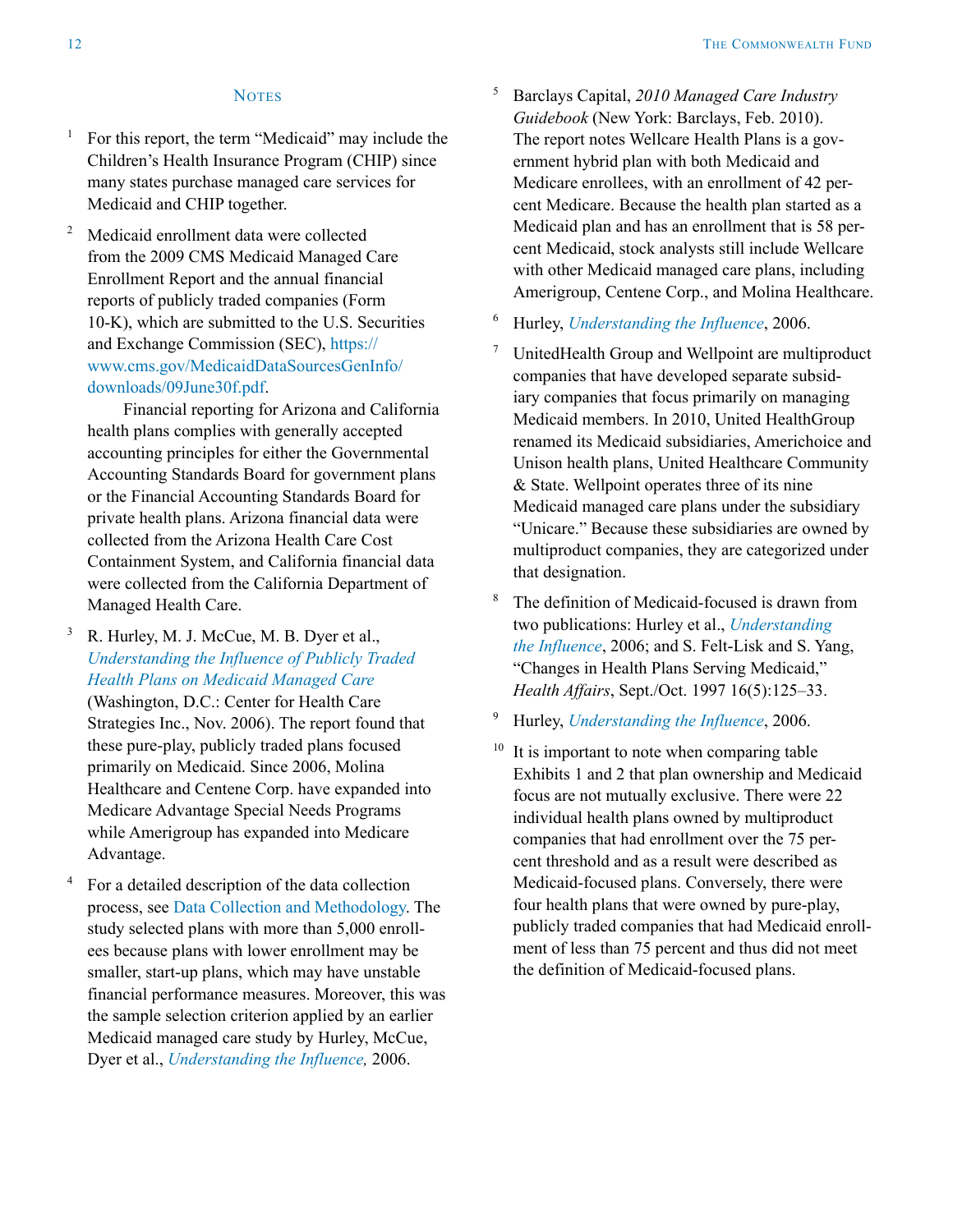- $11$  We collected financial data on 170 health plans from both National Association of Insurance Commissioners (NAIC) reports and financial data submitted to state health plan databases, including those of Arizona and California. Given our initial sample of 225 health plans, we were unable to collect financial data on 55 health plans for the following reasons: 1) we were unable to identify the data from either NAIC or state databases, or 2) for plans following unique state regulations (e.g., California's Knox-Keene), the financial data did not report the Medicaid line of business separately.
- $12$  Comparing the 170 health plans with financial data to the 225 sampled plans, certain plans traits were underrepresented, including provider-sponsored ownership (25% vs. 27%) and Medicaid focus (55% vs. 60%). Conversely, the following plan traits were overrepresented: pure-play, publicly traded plans (21% vs. 16%), multiproduct, publicly traded plans  $(24\% \text{ vs. } 20\%)$ , and for-profit plans  $(66\% \text{ vs. } 60\%)$ .
- <sup>13</sup> National Association of Insurance Commissioners. *Financial Analysis Handbook* (Kansas City, Mo.: NAIC, Annual 2009/Quarterly 2010).
- $14$  For both sets of measures, it is possible that variables not considered in the analysis could be influencing the results, including: 1) nonreporting to NCQA of quality measures by some Medicaid managed care plans; 2) geographic distribution of Medicaid managed care plans, as well as variation in enrolled populations by eligibility category; 3) variation in the treatment of the Children's Health Insurance Program (CHIP) by state, which would affect whether that population is included within Medicaid enrollment figures or tracked separately; 4) geographic distribution of reporting plans, which is a potentially relevant consideration because of regional variations in quality performance; and 5) small numbers of observations, particularly for pure-play plans.
- Since this study focuses on publicly traded plans both pure-play and multiproduct—the statistical analysis in Exhibit 1 compares non–publicly traded plans to both pure-play, publicly traded plans and multiproduct, publicly traded plans. We did not compare pure-play to multiproduct, publicly traded plans because of the small sample size in each group, especially for quality-of-care measures. For example, for the chronic condition composite measure, there were only 10 pure-play plans and 12 multiproduct plans.
- <sup>16</sup> M. Martinez, "Blues Finalizing Deal to Buy M-Care," *Crain's Detroit Business*, Sept. 12, 2006, [http://www.crainsdetroit.com/article/20060912/](http://www.crainsdetroit.com/article/20060912/SUB/60912012/blues-finalizing-deal-to-buy-m-care) [SUB/60912012/blues-finalizing-deal-to-buy-m-care](http://www.crainsdetroit.com/article/20060912/SUB/60912012/blues-finalizing-deal-to-buy-m-care).
- <sup>17</sup> J. M. Johnson, "Mercy, Bush O'Donnell Sell Medicaid Plan for \$95 Million," *St. Louis Business Journal*, Sept. 17, 2007, [http://www.bizjournals.](http://www.bizjournals.com/stlouis/stories/2007/09/17/story4.html) [com/stlouis/stories/2007/09/17/story4.html](http://www.bizjournals.com/stlouis/stories/2007/09/17/story4.html).
- <sup>18</sup> News and Strategies for Managed Medicare  $\&$ Medicaid, *"Medicaid MCOs Look to New Products for Growth Opportunities*," Feb. 2004 10(2):1–2, [http://www.performrx.com/pdf/02-new-products.](http://www.performrx.com/pdf/02-new-products.pdf) [pdf.](http://www.performrx.com/pdf/02-new-products.pdf)
- <sup>19</sup> J. Holahan and I. Headen, *National and State by State Results for Adults at or Below 133% FPL* (Washington, D.C.: Kaiser Family Foundation, May 2010), [http://www.kff.org/healthreform/8076.cfm.](http://www.kff.org/healthreform/8076.cfm)
- <sup>20</sup> J. Holahan and I. Headen, *National and State by State Results* (Washington, D.C.: Kaiser Family Foundation, May 2010). See [http://www.kff.org/](http://www.kff.org/healthreform/8076.cfm) [healthreform/8076.cfm.](http://www.kff.org/healthreform/8076.cfm)
- $21$  E. Berry, "Mining for Medicaid Gold: Health Plans" Latest Profit Strategy," *American Medical News,* Dec. 6, 2010, [http://www.ama-assn.org/amed](http://www.ama-assn.org/amednews/2010/12/06/bisa1206.htm)[news/2010/12/06/bisa1206.htm](http://www.ama-assn.org/amednews/2010/12/06/bisa1206.htm).
- $22$  Ibid.
- <sup>23</sup> Sherlock Company, "Why Isn't Health Plan Administration Scalable?" *Health Plan Navigator,* June 2008: 1–4, [http://www.sherlockco.com/docs/](http://www.sherlockco.com/docs/navigator/navigator-08-06.pdf) [navigator/navigator-08-06.pdf.](http://www.sherlockco.com/docs/navigator/navigator-08-06.pdf)
- $24$  Ibid.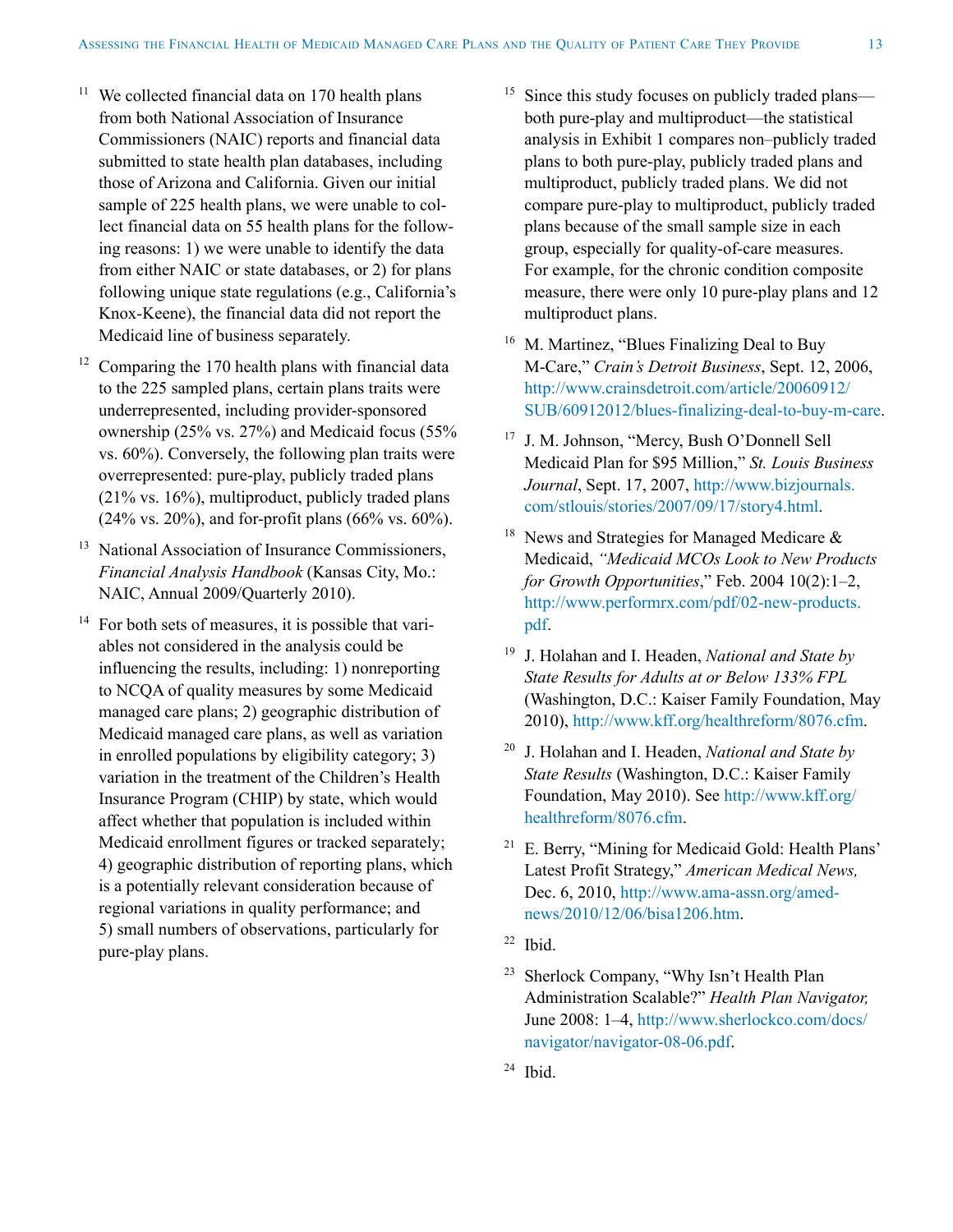- <sup>25</sup> G. Herrle and T. Snook, "Healthcare Reform: Strategic Considerations for 2011," Milliman Web site, Jan. 18, 2011. See: [http://insight.](http://insight.milliman.com/article.php?cntid=7490&utm_campaign=Insight%20Promos&utm_medium=web&utm_source=health&utm_content=7490) [milliman.com/article.php?cntid=7490&utm\\_](http://insight.milliman.com/article.php?cntid=7490&utm_campaign=Insight%20Promos&utm_medium=web&utm_source=health&utm_content=7490) [campaign=Insight%20Promos&utm\\_](http://insight.milliman.com/article.php?cntid=7490&utm_campaign=Insight%20Promos&utm_medium=web&utm_source=health&utm_content=7490) [medium=web&utm\\_source=health&utm\\_con](http://insight.milliman.com/article.php?cntid=7490&utm_campaign=Insight%20Promos&utm_medium=web&utm_source=health&utm_content=7490)[tent=7490.](http://insight.milliman.com/article.php?cntid=7490&utm_campaign=Insight%20Promos&utm_medium=web&utm_source=health&utm_content=7490)
- <sup>26</sup> C. McDonald, J. Naklicki, and J. Dellicarri, *If You Don't Know Where You're Going, Any Road Will Get You There* (New York: CIBC World Markets, June 2007). The report studied the financials of Molina Healthcare's plan and found minor differences in premiums and medical expenses depending on whether the financial filings were based on Statutory Accounting Principles and Generally Accepted Accounting Principles. However, differences were found in administrative costs, especially among health plans owned by parent companies, based on variation in the allocation of costs related to management fees, claims processing, and contract negotiating.
- <sup>27</sup> J. C. Cantor, D. Belloff, C. Schoen et al., [State](http://www.commonwealthfund.org/~/media/Files/Publications/Fund%20Report/2007/Jun/Aiming%20Higher%20%20Results%20from%20a%20State%20Scorecard%20on%20Health%20System%20Performance/Chartpack%20pdf.pdf)  [Scorecard on Health System Performance: Chart](http://www.commonwealthfund.org/~/media/Files/Publications/Fund%20Report/2007/Jun/Aiming%20Higher%20%20Results%20from%20a%20State%20Scorecard%20on%20Health%20System%20Performance/Chartpack%20pdf.pdf)  [Pack](http://www.commonwealthfund.org/~/media/Files/Publications/Fund%20Report/2007/Jun/Aiming%20Higher%20%20Results%20from%20a%20State%20Scorecard%20on%20Health%20System%20Performance/Chartpack%20pdf.pdf) (New York: The Commonwealth Fund, June 2007); Barclays Capital, *2010 Managed Care Industry Guidebook*, 2010.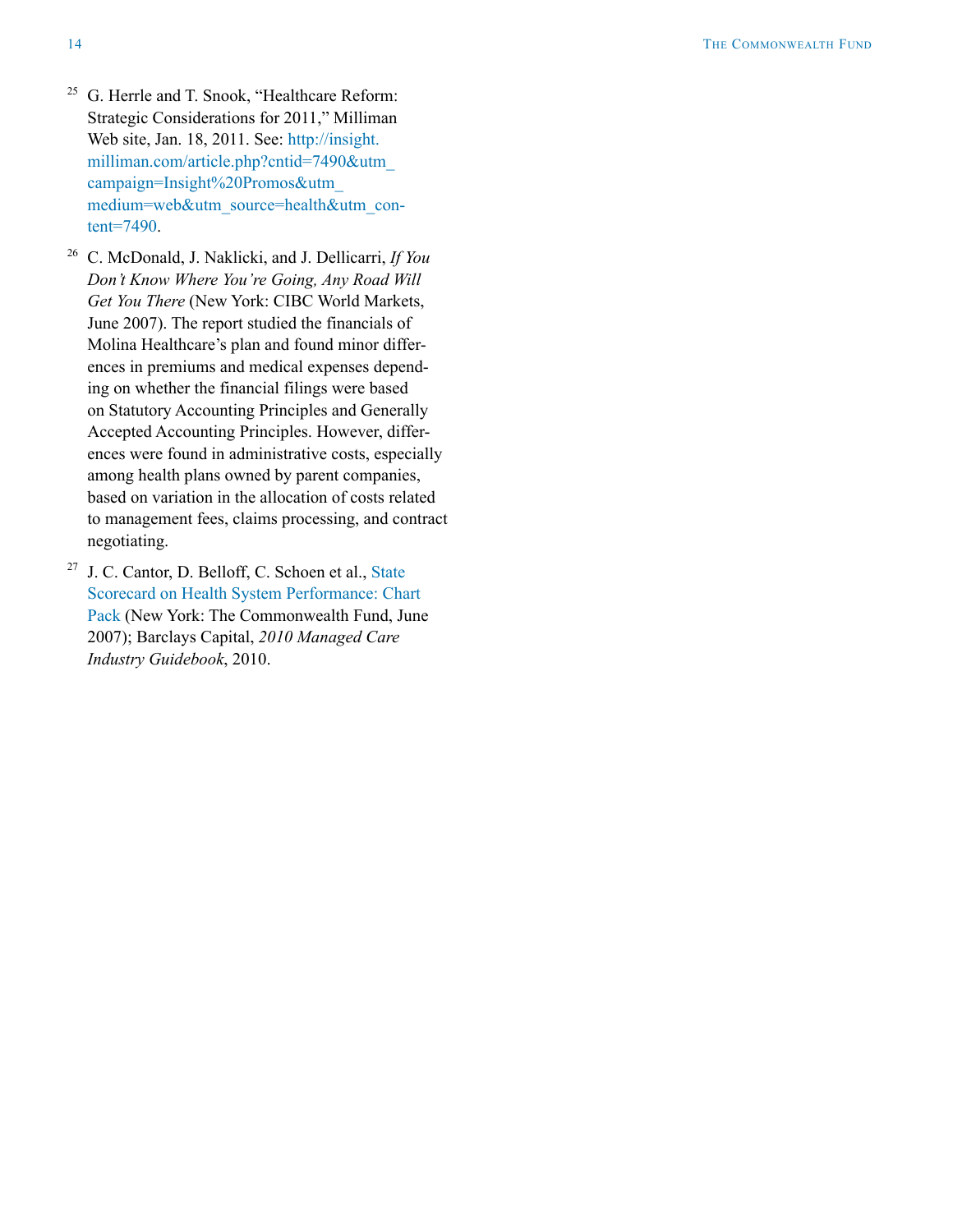#### DATA COLLECTION AND METHODOLOGY

<span id="page-14-0"></span>We identified 225 comprehensive, full-service, at-risk Medicaid health plans with more 5,000 enrollees using the Centers for Medicare and Medicaid Services (CMS) and National Association of Insurance Commissioners (NAIC) Medicaid enrollment data. We classified these plans across an array of organizational traits that were developed in a prior assessment of Medicaid managed care plans for the Center for Health Care Strategies as well as in a stock analyst report on Medicaid managed care. For the financial analysis, we collected data on 170 health plans: 161 from licensed NAIC financial data and nine plans from state health plan databases.

We collected quality-of-care data from the National Committee for Quality Assurance (NCQA) Quality Compass database for Medicaid health plans. The Healthcare Effectiveness Data and Information Set (HEDIS) clinical quality measures were selected using the following criteria: 1) the measures assess preventive care for children and young adults or treatment of common chronic conditions; 2) there is meaningful variation in plan performance nationally; and 3) the measures were reported by a large number of health plans. Using these criteria, we computed median preventive and chronic condition composite scores, which are described in the [text box](#page-3-0)  [on page 4](#page-3-0). Out of 116 Medicaid health plans reporting data to NCQA, 79 plans reported data for all preventive care measures and 68 plans reported data for all eight chronic measures.

In order to assess performance in the area of consumer experience, a selection of HEDIS measures from the Consumer Assessment of Healthcare Providers and Systems (CAHPS) survey and reported by NCQA in 2010 for health plan performance during 2009 was assessed. The measures were selected using the following criteria: 1) the measures assess overall member experience with the health plan, and 2) the measures assess access to care in areas over which health plans typically have some degree of influence. Given this selection criteria, we chose three consumer experience measures: overall rating of health plan, getting care, and customer service.

Because of outlier values and their effect on mean values as well as the limited numbers of health plans within given plan traits, we computed the median values of the financial performance ratios and quality-of-care measures and conducted a nonparametric median test to assess median differences among plan characteristics. The median ratio value indicates that half the values fall either above or below the median value across individual plan traits.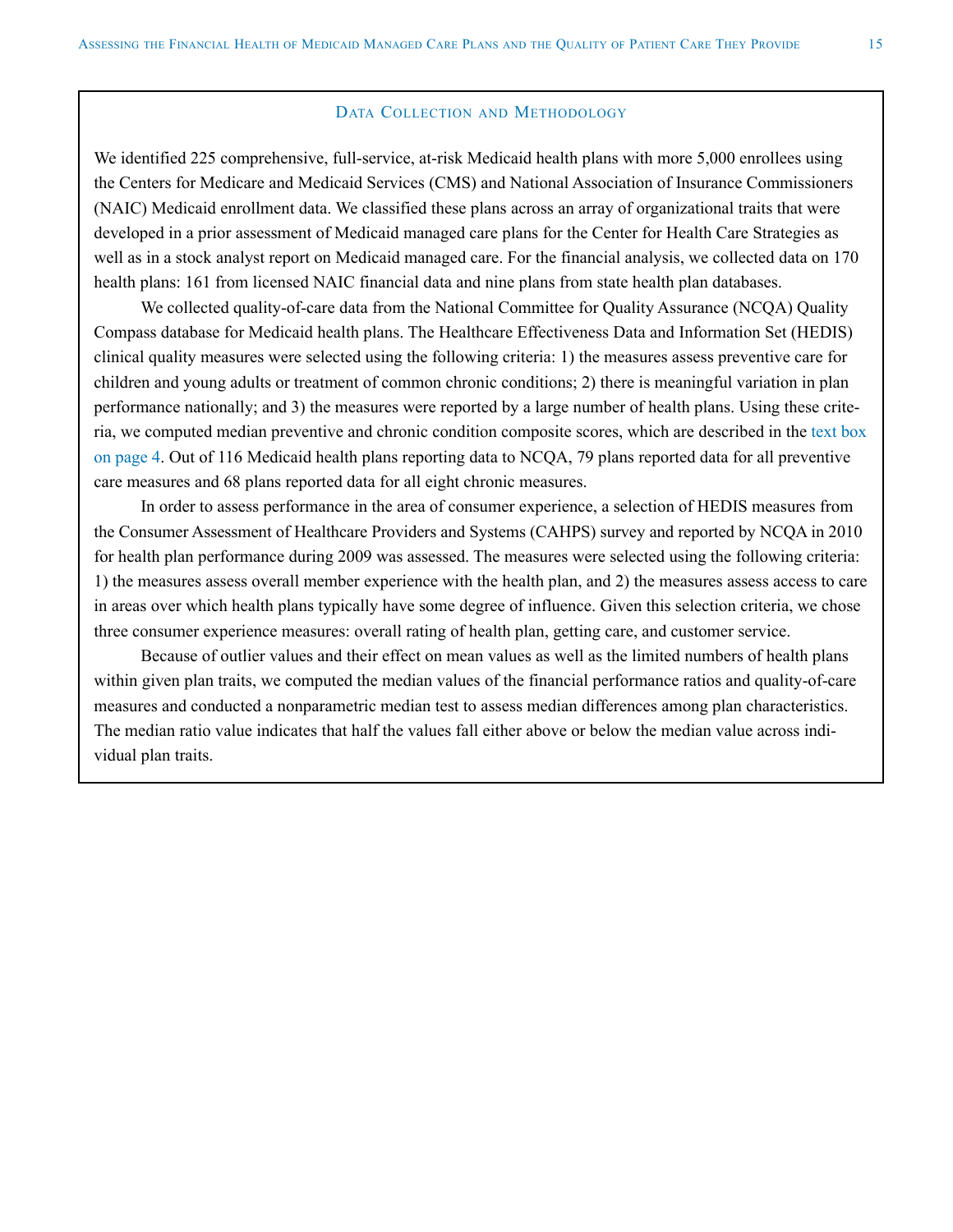#### **ABOUT THE AUTHORS**

Michael J. McCue, D.B.A., is a professor in the department of health administration in the School of Allied Health Professions at Virginia Commonwealth University. He received his doctorate in business administration from the University of Kentucky with a concentration in corporate finance and has conducted several funded studies with Robert E. Hurley, Ph.D., on the financial performance of publicly traded Medicaid health plans. He can be e-mailed at [mccue@vcu.edu.](mailto:mccue@vcu.edu)

Michael H. Bailit, M.M., is president of Bailit Health Purchasing, L.L.C., in Needham, Massachusetts. For the past 17 years, he has worked extensively with public agencies, purchaser coalitions, and employers to advance the effectiveness of their health care purchasing activities. Earlier he served as assistant commissioner for the Massachusetts Division of Medical Assistance and as a benefits manager for Digital Equipment Corporation. He received a master of management degree from the Kellogg School of Management at Northwestern University.

*Editorial support was provided by Sarah Klein.*